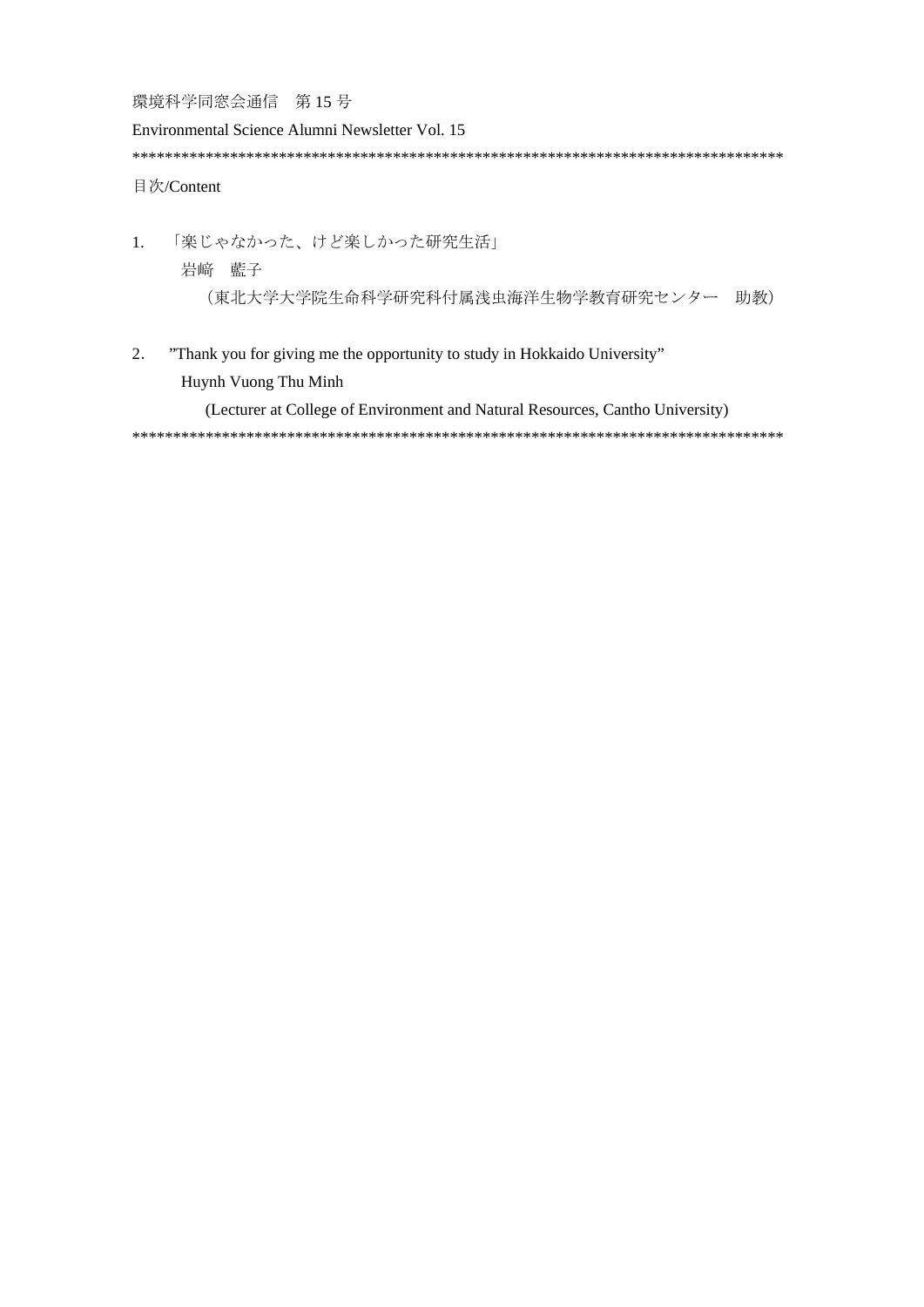「楽じゃなかった、けど楽しかった研究生活」

岩﨑 藍子(東北大学大学院生命科学研究科付属浅虫海洋生物学教育研究センター 助教) 2018 年 3 月 生物圏科学専攻修了

私が野田先生に博士課程に進学したいという相談をしたのは、2011 年、修士を卒業して社 会人 4 年目の秋のことでした。その後、2012 年から 2018 年まで、予定よりずいぶん長く環 境科学院にお世話になってしまいました。

博士課程では、東北地方太平洋沖地震が磯の生物群集に与えた影響を調べており、月の満 ち欠けに合わせてフィールド調査とデータ解析という両極端な日々を過ごしていました。 フィールド調査は今時珍しい体育会系のチームプレイでした。体力的につらいこともたく さんありましたが、だからこそ一緒に調査した研究室の仲間とは戦友のような強いきずな が生まれました。一方データ解析は基本的に一人でパソコンと格闘するものでした。そこで は昨日できなかったことが今日はできるようになったという小さな小さな手ごたえが支え になっていました。こういった日々を先生に叱咤激励されながら積み上げ、何とか学位をと ることができました。

研究を楽しむということはそれほど簡単なことではないと私は思っています。高い志を 持って挑んでも、自然の複雑さは我々の予想を悠々と上回ります。トライ&エラーの過程を 最初から楽しめる人はそう多くないのではないでしょうか。さらに私は優秀な学生には程 遠く、6 年間の研究生活はもちろん順風満帆ではありませんでした。その間ずっと元気に楽 しく過ごせたのは、先生と仲間のサポート、そして日々の知的刺激があったからだと思いま す。

このような研究生活を通じて、私が環境科学院で学んだことは 2 つあります。一つは面白 い研究をあきらめない姿勢です。研究を楽しめるようになるためのコツがあるとすれば、今 面白くなくてもきっと面白くなる、きっと面白くしてやるという気持ちを持ち続けること だと思います。もう一つは、どんな学生も忍耐強く指導する先生の教育姿勢です。改めて不 出来な学生にさじを投げずにとことんお付き合いくださった野田先生に心から感謝します。 これらは今後の研究・教育活動にとっての財産であり、自身の研究室を持つにあたって私の 信条となっています。



恩師と戦友と調査中の宿泊施設にて。右から 3 人目が筆者。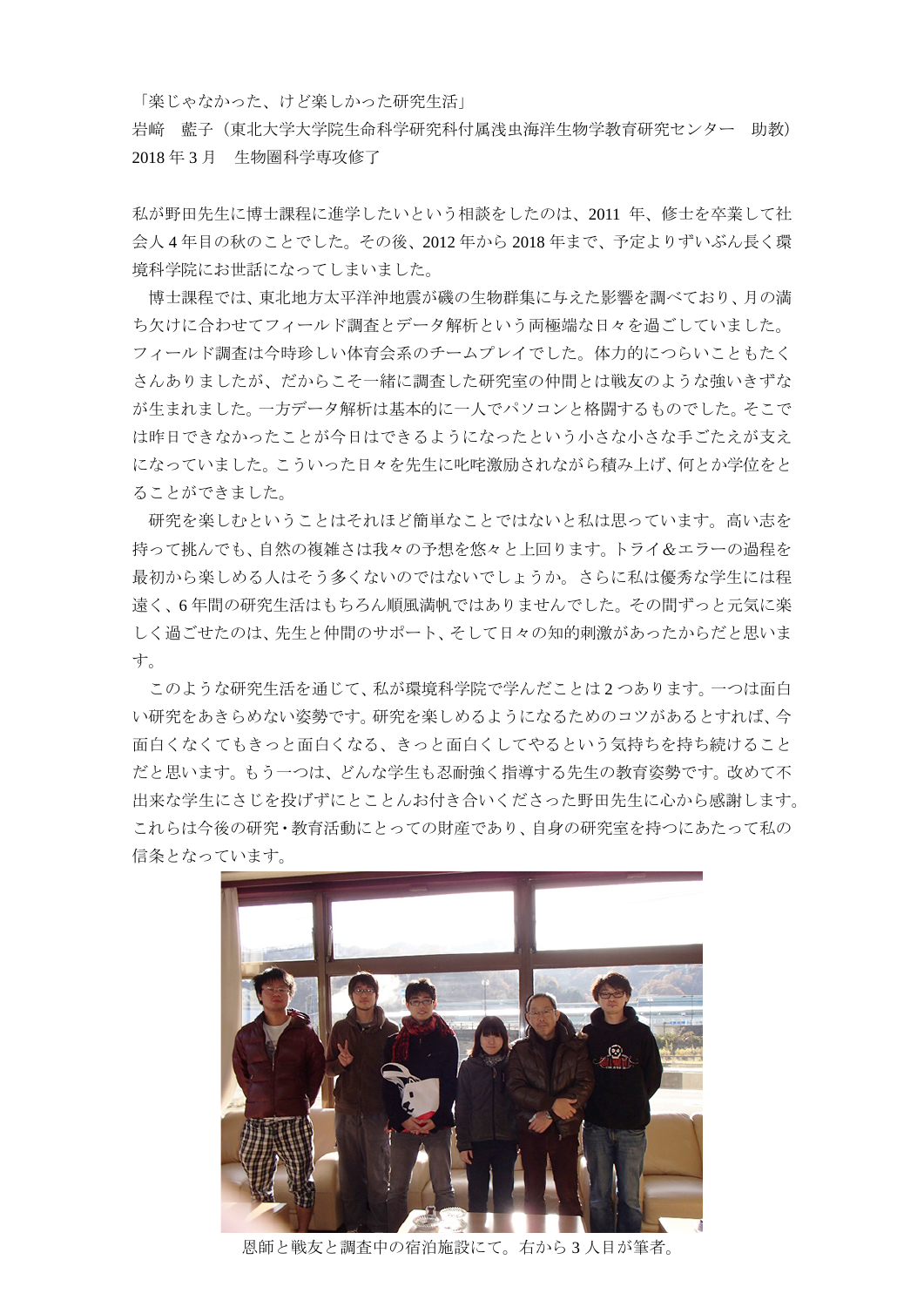## **Thank you for giving me the opportunity to study in Hokkaido University**

My full name is Huynh Vuong Thu Minh, Lecturer of College of Environment and Natural Resources, Cantho University (CTU), Vietnam. I studied for a doctorate at the Graduate School of Environmental Science (GSES), Hokkaido University, from 2016 to 2019. I got scholarship of Vietnamese Ministry of Education & Training and Japan International Cooperation Center (JICE) CTU Project. This project aims to strengthen the human resources capacity in order to enhance the level of scientific research of CTU. In the past three years of hard working, I always remember and was grateful to my advisor, Professor Masaaki KURASAKI for the never-ending kind support. His patience, altruism, and immense knowledge have enabled me to overcome the entire problem for the three years. I also owe a deep sense of gratitude of co-advisor Professor Ram AVTAR, Faculty of Environmental Earth Science - Hokkaido University. His insightful comments, the timely suggestion with dynamics have enabled to help his student confident to widen research from various perspectives.

After getting a Ph.D. degree, I returned to my previous work and also contributed to JICE CTU project such as became co-lecturers with Japanese Lecturers and became a manager for master program of Climate change and Delta Management under this project. I realize that studying in GSES is the best decisions since I have achieved new knowledge and capacity building that I can contribute for JICE CTU project and my college, too. The two years have passed since I graduated, but I never forget the second month since I arrived in Japan. It was a beautiful snowy day at the end autumn in Sapporo in the deep homesickness.



Figure 1. Attending course of principles in climate change adaptation and mitigation provided by Prof. Mitsuru Osaki from Hokkaido University, Japan (2019).



Figure 2. Interview of master students in Climate change and Delta Management Program in 2020 (the first person from the left in the first low is the author)